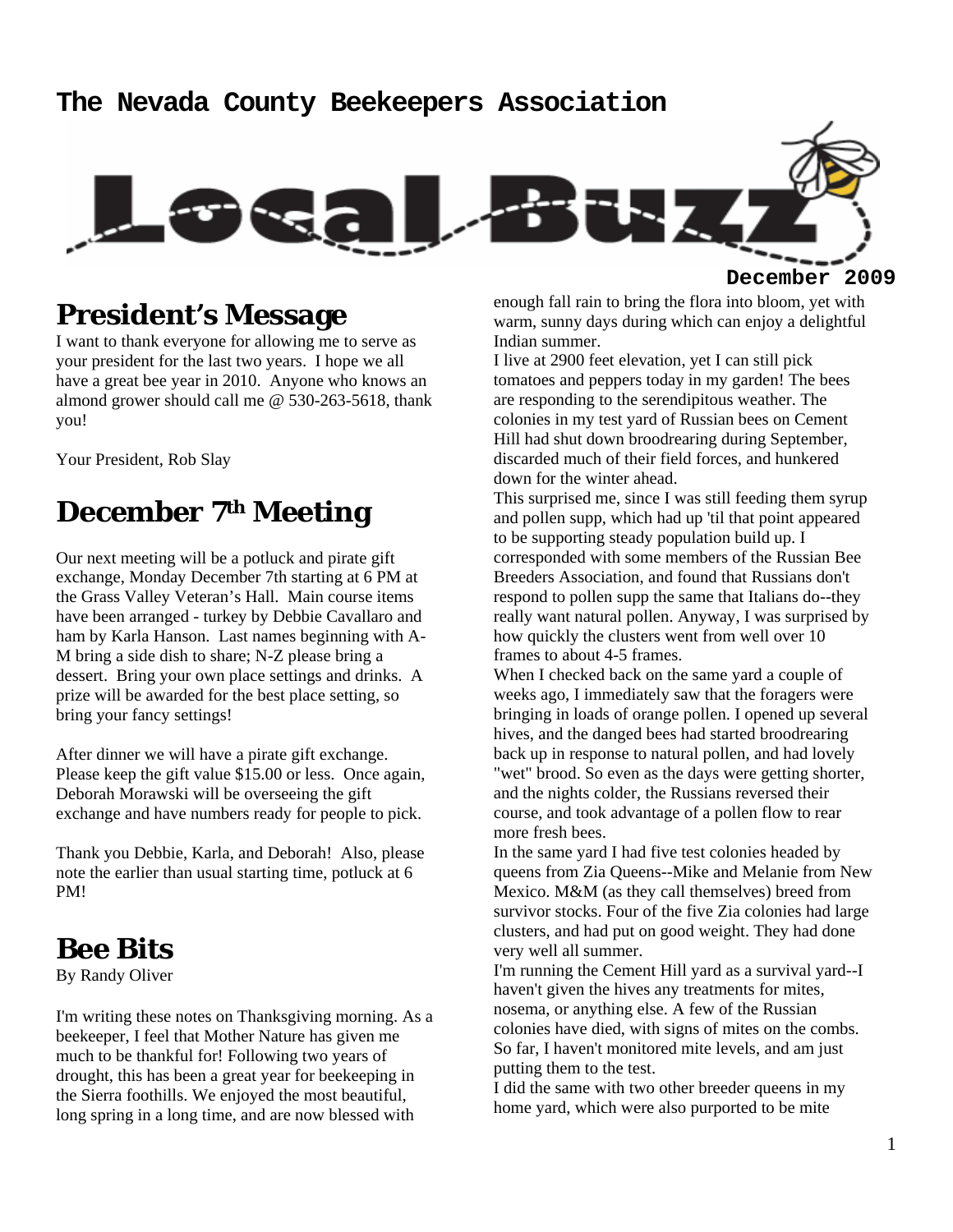resistant. Both of their colonies didn't even make it from spring until fall! Ditto with some test queens sent to me from a Hawaiian breeder who had brought in mite resistant stock. And I wasn't surprised when mites ramped up in yet another test yard of 20 Aussie colonies. The Aussie bees made a ton of honey (they started completely clean of mites), but picked up mites despite their isolation, and needed treatment in late summer.

I'm heartened by the greater degree of mite resistance that I see in colonies these days, yet it is still frustratingly difficult to find stock that can survive without any treatments in apiaries of more than a few hives.

Meanwhile, small-scale beekeepers are often having good luck with minimal treatments. Sugar dusting, drone removal, and oxalic dribble are all effective. Check my website for updates on all these methods--I add them to the ends of the articles.

It is interesting for me to take an objective, and datadriven look at sugar dusting. We all know that our Janet is a proselytizer for sugar dusting. A study earlier this year concluded that dusting didn't make a "significant" difference in mite levels. This is a pet peeve of mine--that obtaining statistical significance in a trial is very different from having a substantial effect. I've had the chance to discuss the conclusions of the paper with a few other researchers, who, along with me, interpreted the data a bit differently.

It appears to me that sugar dusting can have a substantial effect on mite levels. Check the end of "Does Dusting Work, part 3."

Jeanne Hansen had good success with dusting a fall broodless colony with sugar five days in a row- knocked the mites down to near nothing. Her meticulous data were very valuable. If more beekeepers would keep and share such data, we could

make great progress in our knowledge! Let me change the subject to that of feeding bees. I had a yard on Dog Bar road that for some reason didn't make honey (they were late splits, but normally get a good late flow there). When I checked them in late summer, they were mostly on the verge of starvation (you will nearly always find a few that put on honey, even when the rest don't, and that was indeed the case there). We hit 'em with two rounds of pollen supp, and a few jars of syrup, and they quickly recovered. After adding a few combs of Nevada honey to the light ones, they now seem ready for winter.

It is simply amazing to me to see how good husbandry, and the addition of protein when little is available naturally, can put colonies back into good health. As I travel, I find that successful commercial beekeepers throughout the country are learning the same thing.

Surprise, surprise--bees are just like any other livestock, and benefit from a bit of TLC during our long, dry summers. Happy holidays to all!

Randy Oliver

#### **Sacramento Beekeeping Supplies**

- Complete line of all beekeeping supplies
- American dealer for Sheriff suits
- Gifts—bee themed children's wear, tableware, garden décor, etc
- Books—children's beekeeping, homemade cosmetics, candles
- Beeswax candles, molds, waxes (soy and paraffin too) dyes, scents, and wicks
- Honeycomb sheets for rolling candles—35 colors

2110 X Street, Sacramento, CA 95818 (916) 451-2337 fax (916) 451-7008 Webpage at www.sacramentobeekeeping.com email: info@sacramentobeekeeping.com Open Tuesday through Saturday 10:00 – 5:30 **MAIL ORDERS RECEIVE QUICK SERVICE** 

### **For Sale: Country Rubes Combo Screened Bottom Boards**

Special NCBA Club Price! Call Janet for details. 530-913-2724 or email at rubes@countryrubes.com.

## **November Minutes**

Jack writes: "Sorry--no minutes this month--my Taurus broke down en route and I had to be towed home."

Let's all thank Jack for his many years of taking minutes for us, and give him our sympathy about the car next time we see him!

# **Heifer International— Donate Bees**

Need a unique Christmas gift for someone? Here is a story submitted by Pam and Dan Hart about a program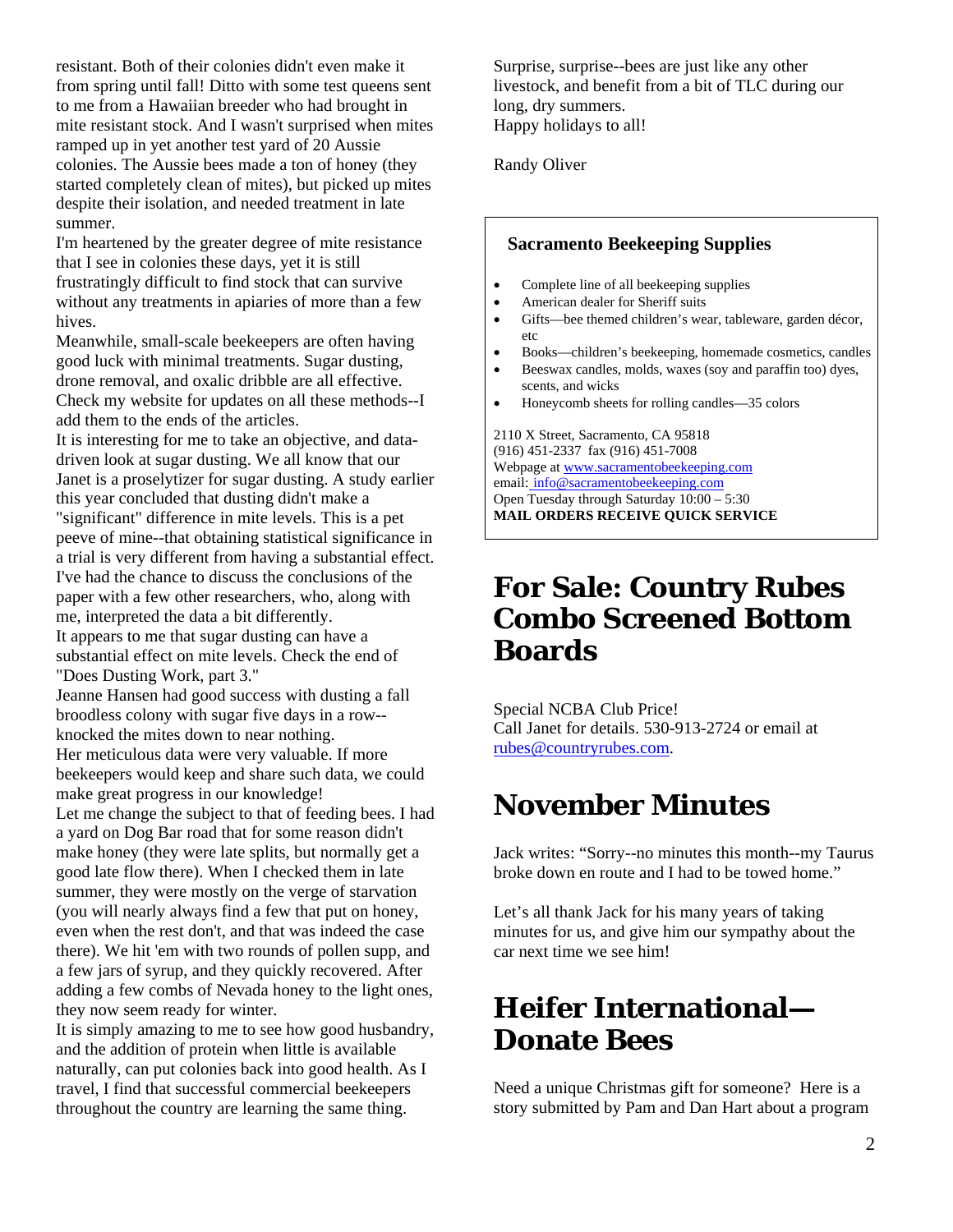in which we can donate money for bee hives in different countries:

#### *The Buzz About* Bees

From Uganda to El Salvador, bees from Heifer International help struggling families earn income through the sale of honey, beeswax and pollen. Beehives require almost no space and, once established, are inexpensive to maintain. As bees search for nectar, they pollinate plants. Placed strategically, beehives can as much as double some fruit and vegetable yields. In this way, a beehive can be a boost to a whole village. Although most Heifer partners keep bees as a

supplement to family income, beekeeping can be a family's livelihood. Your gift can help Heifer provide a family with a package of bees, the box and hive, plus training in beekeeping - and this unique gift will be passed on to another family in need.

http://www.heifer.org/site/c.edJRKQNiFiG/b.2668675/

### **Janet's Sugar Syrup Fiasco**

By Janet Brisson

What makes a fiasco? Well, it's when everything goes wrong, terribly wrong. I was making heavy syrup, 2 parts sugar, 1 part water. I've done this many times, put everything in a big pot, 2 gallons of water and 128 cups of sugar for 7 hives and heat until dissolve. But on this day, I was trying to multitask. I washed dishes. The next time I glanced at the stove, the syrup was boiling. Now, when you tell this story to any experienced beekeeper, like Randy, they laugh before you finish. They know what's going to happen next. Unfortunately, I didn't.

I had enough syrup to fill 8 half-gallon canning jars and we have 7 hives. I put the filled jars on our hives and left the 8th on our kitchen counter intending to save it for that big booming hive that has been draining syrup faster than the others. By the time I came back into the house, I noticed the jar on the counter turning cloudy. That's unusual. As the day went on, a big lump of sugar seemed to be forming in the middle of the sugar. By the next day, I had a solid lump of sugar in the jar. A quick call to Randy confirmed my suspicions; I was on my way to making sugar candy for the bees. Tip #1 - boil the water first, then add your sugar and never let the solution boil.

Mike quickly made me 7 trays. He painted them with varnish, but probably should have used fiberglass and resin. I dug the sugar out of the glass jars and reheated it. I probably should have added something else at this point, I could have added corn syrup or powdered sugar, but I didn't. I tried to boil it to the soft candy stage, but it just wouldn't get that hot. I figured since the sugar had hardened so fast in the glass, I had the formula right. Tip #2 – find directions and follow them, stop trying to reinvent the wheel.

I poured it into the seven trays and immediately 4 of them started to leak. I grabbed wax paper and stuffed them into the cracks. The leaks slowed down and stopped. Tip  $#3 - if$  you are making something that is supposed to hold liquid, test it with water first.

Since the trays were not filled to the top, I made another batch of boiling sugar syrup, again, I couldn't get it hot enough, but felt I had boiled it long enough. I poured it into the trays and trays started to leak again. What a mess. Tip  $#4 - Don't$  do this in your kitchen – Where every the syrup spilled, it harden and was horrible to clean. You have to chip it apart first and melt what is ever left with hot water.

And the story goes on; we left the trays in the kitchen to harden and went off to Oregon. 6 days later, it still have not completely hardened like a candy board, there are trails of harden syrup on our tiled floor and I'm not quite sure what to do next. I was planning to use them over our holiday trip, and hopefully they will harden up by then. If not, then the fiasco will continue. I'll let you know next January.

#### Janet

Janet also wrote: Hey, I saw Toni Goldenberg up in Seaside at the NW Corner Conference. She looks great. I attached a picture and there's one of Dr. Dewey Carron and me. I really don't have anything to report on the conference, I was so busy talking, almost non-stop. I was at my booth almost the whole time.